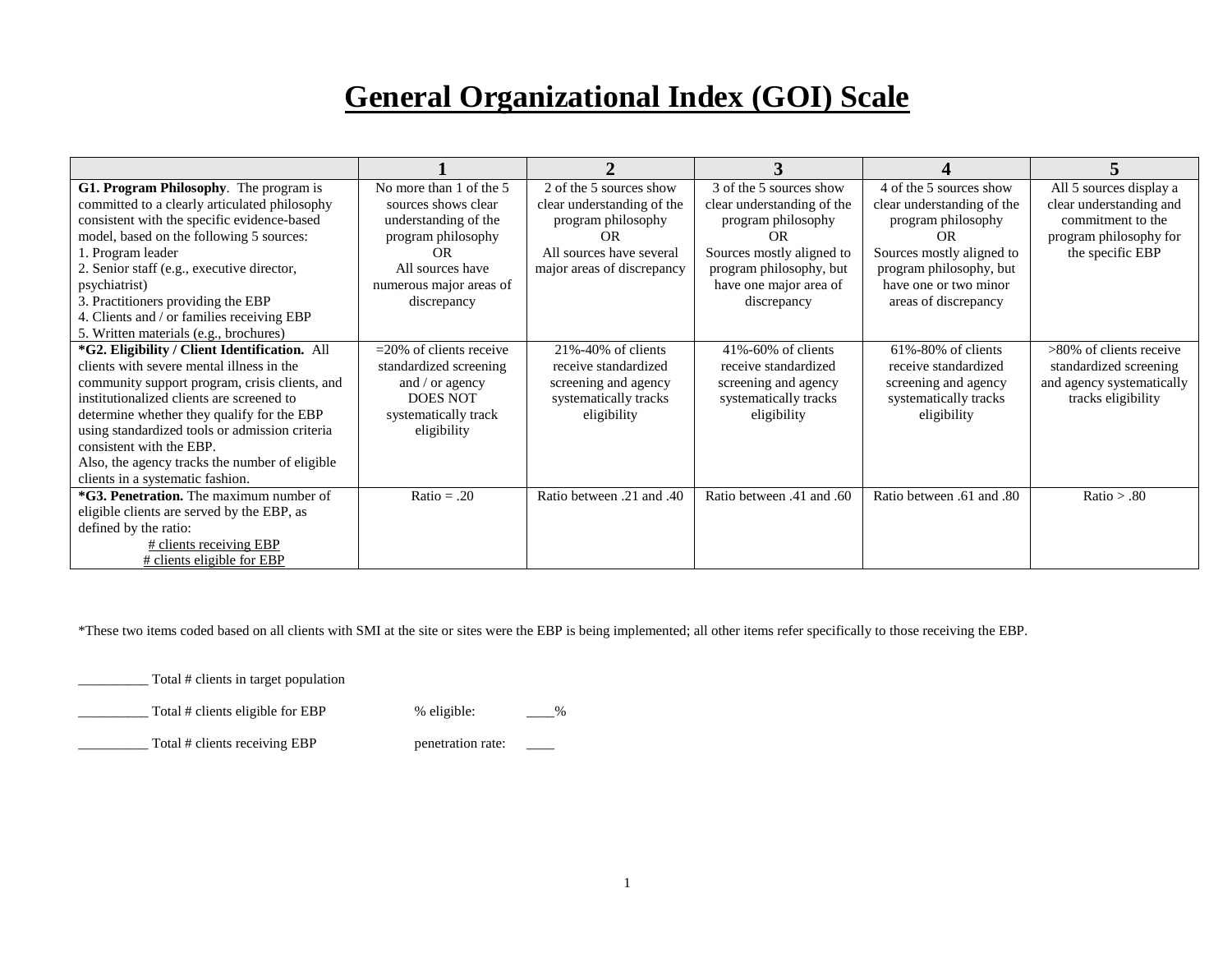## GOI Scale (continued)

|                                                                                                                                                                                                                                                                                                                                                      |                                                                                                                                         | $\overline{2}$                                                                                                                                                               | 3                                                                                                                                                                                                                                       | 4                                                                                                                                                                          | 5                                                                                                                                                                                            |
|------------------------------------------------------------------------------------------------------------------------------------------------------------------------------------------------------------------------------------------------------------------------------------------------------------------------------------------------------|-----------------------------------------------------------------------------------------------------------------------------------------|------------------------------------------------------------------------------------------------------------------------------------------------------------------------------|-----------------------------------------------------------------------------------------------------------------------------------------------------------------------------------------------------------------------------------------|----------------------------------------------------------------------------------------------------------------------------------------------------------------------------|----------------------------------------------------------------------------------------------------------------------------------------------------------------------------------------------|
| G4. Assessment. Full standardized assessment<br>of all clients who receive EBP services.<br>Assessment includes history and treatment of<br>medical / psychiatric / substance use disorders,<br>current stages of all existing disorders,<br>vocational history, and existing support<br>network, and evaluation of biopsychosocial risk<br>factors. | Assessments are<br>completely absent or<br>completely non-<br>standardized                                                              | Pervasive deficiencies in<br>two of the following:<br>Standardization, Quality<br>of assessments, Timelines,<br>Comprehensiveness                                            | Pervasive deficiencies in<br>one of the following:<br>Standardization, Quality<br>of assessments, Timelines,<br>Comprehensiveness                                                                                                       | 61%-80% of clients<br>receive standardized, high<br>quality assessments at<br>least annually OR<br>Information is deficient<br>for one or two assessment<br>domains        | >80% of clients receive<br>standardized, high quality<br>assessments, the<br>information is<br>comprehensive across all<br>assessment domains, and<br>updated at least annually              |
| <b>G5. Individualized Treatment Plan. For all</b><br>EBP clients, there is an explicit, individualized<br>treatment plan <i>related to the EBP</i> that is<br>consistent with assessment and updated every 3<br>months.                                                                                                                              | $=$ 20% of clients served by<br>EBP have an explicit<br>individualized treatment<br>plan, related to the EBP,<br>updated every 3 months | 21%-40% of clients<br>served by EBP have an<br>explicit individualized<br>treatment plan, related to<br>the EBP, updated every 3<br>months                                   | 41%-60% of clients<br>served by EBP have an<br>explicit individualized<br>treatment plan, related to<br>the EBP, updated every 3<br>months.<br><b>OR</b><br>Individualized treatment<br>plans updated every 6<br>months for all clients | $61\% - 80\%$ of clients<br>served by EBP have an<br>explicit individualized<br>treatment plan, related to<br>the EBP, updated every 3<br>months                           | >80% of clients served by<br>EBP have an explicit<br>individualized treatment<br>plan, related to the EBP,<br>updated every 3 months                                                         |
| <b>G6. Individualized Treatment. All EBP</b><br>clients receive individualized treatment meeting<br>the goals of the EBP.                                                                                                                                                                                                                            | $=$ 20% of clients served by<br>EBP receive<br>individualized services<br>meeting the goals of the<br><b>EBP</b>                        | 21%-40% of clients<br>served by EBP receive<br>individualized services<br>meeting the goals of the<br>EBP                                                                    | 41%-60% of clients<br>served by EBP receive<br>individualized services<br>meeting the goals of the<br>EBP                                                                                                                               | 61%-80% of clients<br>served by EBP receive<br>individualized services<br>meeting the goals of the<br>EBP                                                                  | >80% of clients served by<br>EBP receive<br>individualized services<br>meeting the goals of the<br>EBP                                                                                       |
| G7. Training. All new practitioners receive<br>standardized training in the EBP (at least a 2-<br>day workshop or its equivalent) within 2 months<br>of hiring.<br>Existing practitioners receive annual refresher<br>training (at least 1-day workshop or its<br>equivalent)                                                                        | $=$ 20% of practitioners<br>receive standardized<br>training annually                                                                   | 21%-40% of practitioners<br>receive standardized<br>training annually                                                                                                        | 41%-60% of practitioners<br>receive standardized<br>training annually                                                                                                                                                                   | 61%-8-% of practitioners<br>receive standardized<br>training annually                                                                                                      | >80% of practitioners<br>receive standardized<br>training annually                                                                                                                           |
| G8. Supervision. EBP practitioners receive<br>structured, weekly supervision (group or<br>individual format) from a practitioner<br>experienced in the particular EBP. The<br>supervision should be client-centered and<br>explicitly address the EBP model and its<br>application of specific client situations.                                    | $=$ 20% of practitioners<br>receive supervision                                                                                         | 21%-40% of practitioners<br>receive weekly structured<br>client-centered<br>supervision<br><b>OR</b><br>All EBP practitioners<br>receive supervision on an<br>informal basis | 41%-60% of practitioners<br>receive weekly structured<br>client-centered<br>supervision<br><b>OR</b><br>All EBP practitioners<br>receive supervision<br>monthly                                                                         | 61%-80% of EBP<br>practitioners receive<br>weekly structured client-<br>centered supervision<br><b>OR</b><br>All EBP practitioners<br>receive supervision twice<br>a month | $>80\%$ of EBP<br>practitioners receive<br>structured weekly<br>supervision, focusing on<br>specific clients, in sessions<br>that explicitly address the<br>EBP model and its<br>application |